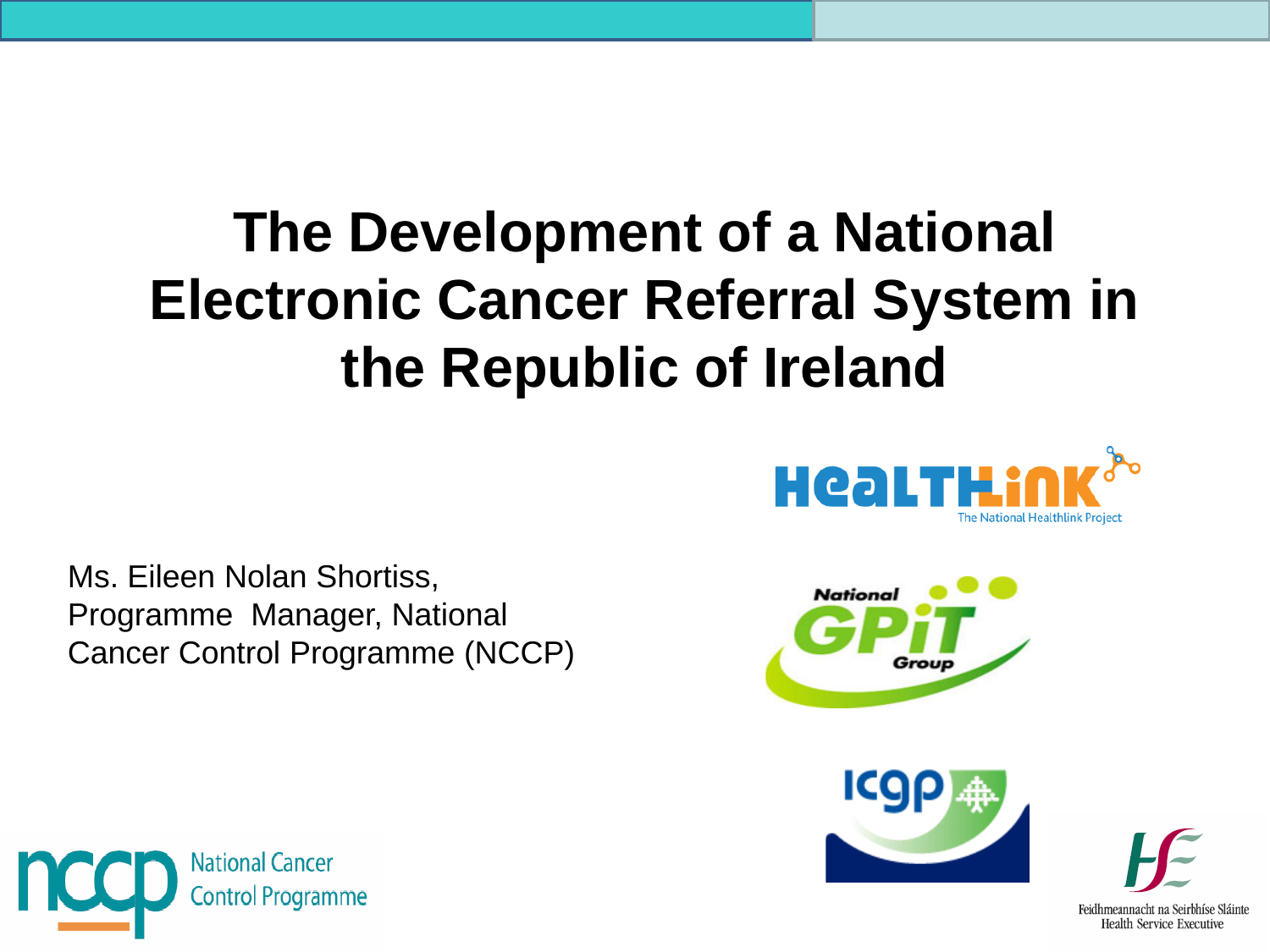## **National Cancer Control Programme**

• The National Cancer Control Programme was established in 2007 to implement the National Cancer Strategy.





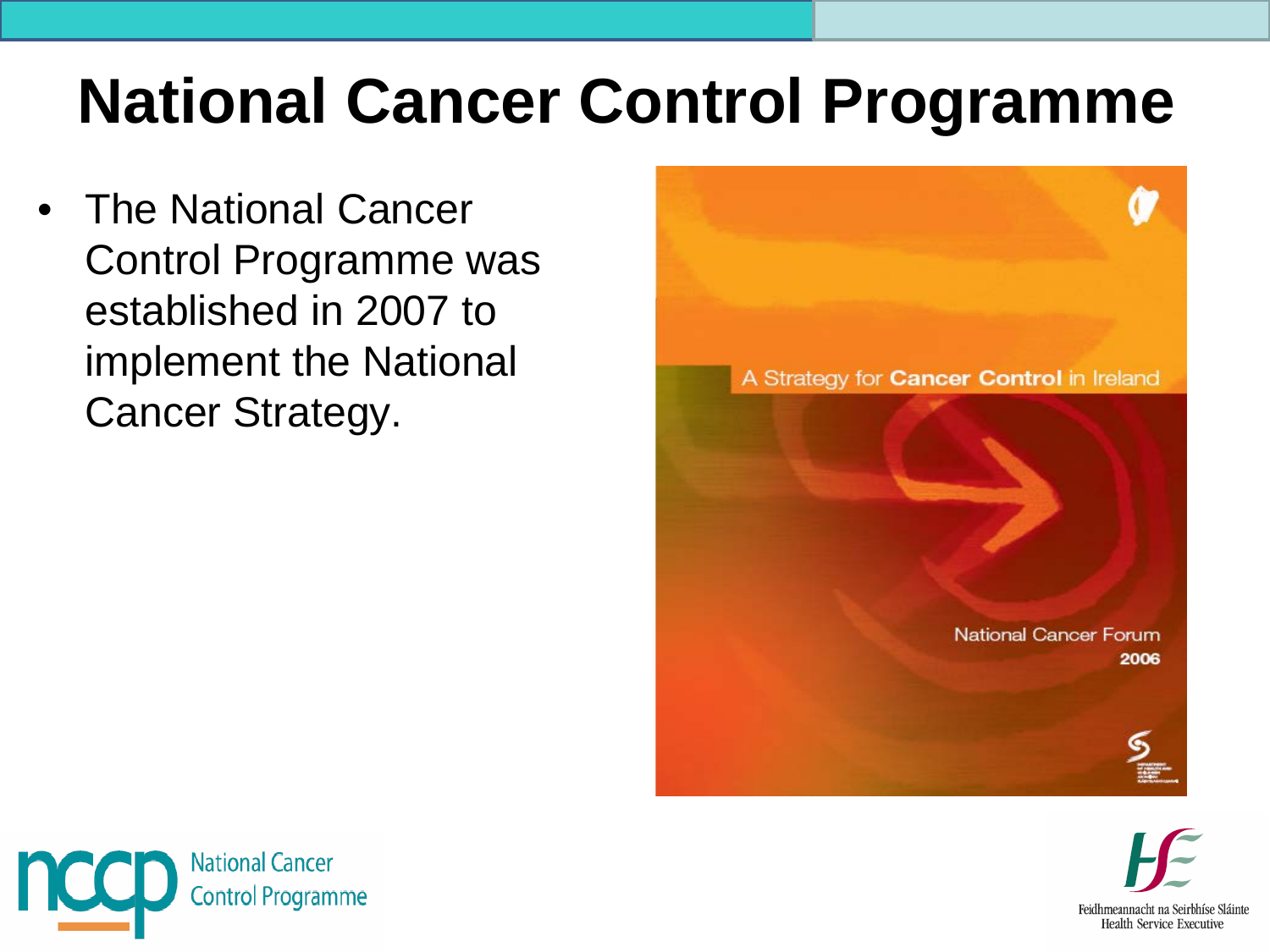### **Managed Cancer Control Networks** and Cancer Centres



#### **Designated Cancer Centres**

- **O** Mater Misericordiae Hospital
- St. Vincent's University Hospital
- **B** Beaumont Hospital
- St. James's Hospital
- **6** Cork University Hospital
- Waterford Regional Hospital
- Mid-Western Regional Hospital Limerick
- **O** University College Hospital Galway

#### **Centres with Medical Oncology/Haematology Consultants**

- **O** Letterkenny General Hospital
- Adelaide and Meath Hospital, Tallaght
- Midlands Regional Hospital, Tullamore
- Mercy University Hospital, Cork
- Sligo General Hospital

#### **Centres with visiting or part time Medical Oncologist**

- **O** Naas General Hospital
- South Infirmary/Victoria University Hospital
- St. Luke's Hospital, Dublin
- **G** Kerry General Hospital
- South Tipperary General, Clonmel
- **8** Mayo General Hospital
- **O** Portiuncula Hospital, Ballinasloe
- St. Luke's Kilkenny
- **O** Wexford General Hospital
- **Connolly Hospital, Blanchardstown**
- **C**avan General Hospital
- *C* Our Lady of Lourdes Hospital, Drogheda

#### Paediatric hospital

O Our Lady's Children's Hospital Crumlin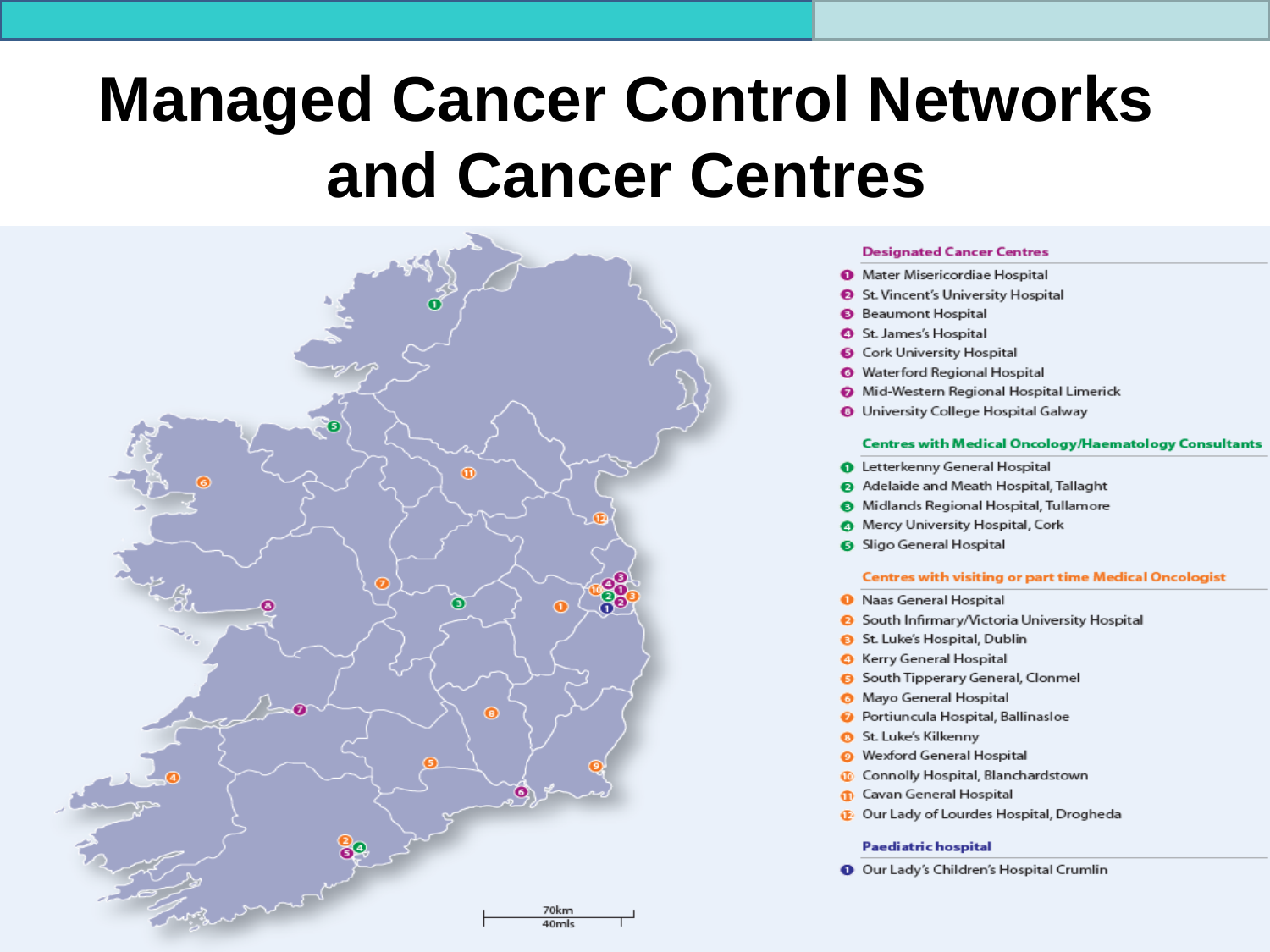#### **Actual Case Numbers of Invasive Cancers for 2005 and Projected Case Numbers for 2010 - 2035**

|                      | 2005  | 2010  | 2015  | 2020  | 2025  | 2030  | 2035  | % increase<br>2010 - 2020 | % increase<br>2010 - 2030 |
|----------------------|-------|-------|-------|-------|-------|-------|-------|---------------------------|---------------------------|
| <b>Head and Neck</b> | 277   | 352   | 452   | 573   | 709   | 882   | 1078  | 55                        | 129                       |
| <b>Oesophagus</b>    | 334   | 389   | 453   | 530   | 620   | 718   | 815   | 32                        | 73                        |
| <b>Stomach</b>       | 453   | 468   | 491   | 516   | 545   | 569   | 581   | 10                        | 21                        |
| <b>Colorectal</b>    | 2111  | 2422  | 2863  | 3402  | 4065  | 4805  | 5537  | 40                        | 97                        |
| <b>Pancreas</b>      | 384   | 459   | 540   | 637   | 751   | 878   | 1016  | 39                        | 91                        |
| Lung                 | 1831  | 2084  | 2457  | 2906  | 3460  | 4086  | 4746  | 30                        | 70                        |
| <b>Melanoma skin</b> | 606   | 767   | 985   | 1247  | 1556  | 1918  | 2323  | 64                        | 154                       |
| <b>Female breast</b> | 2196  | 2720  | 3294  | 3976  | 4752  | 5670  | 6724  | 46                        | 108                       |
| Gynaecological       | 1002  | 1146  | 1350  | 1587  | 1850  | 2154  | 2464  | 38                        | 88                        |
| <b>Kidney</b>        | 375   | 501   | 542   | 625   | 731   | 870   | 1023  | 34                        | 91                        |
| <b>Bladder</b>       | 474   | 497   | 543   | 594   | 650   | 705   | 745   | 19                        | 42                        |
| <b>Brain and CNS</b> | 306   | 382   | 448   | 530   | 634   | 757   | 896   | 39                        | 97                        |
| Lymphoma             | 601   | 804   | 996   | 1231  | 1514  | 1852  | 2233  | 53                        | 129                       |
| <b>Prostate</b>      | 2415  | 2871  | 3437  | 4093  | 4828  | 5668  | 6559  | 43                        | 97                        |
| <b>All excl NMSC</b> | 15678 | 19060 | 23187 | 28110 | 33831 | 40399 | 47296 | 47                        | 111                       |
| <b>All cancers</b>   | 21973 | 26283 | 31798 | 38379 | 46049 | 54780 | 63845 | 46                        | 108                       |

Source: NCRI, 2008



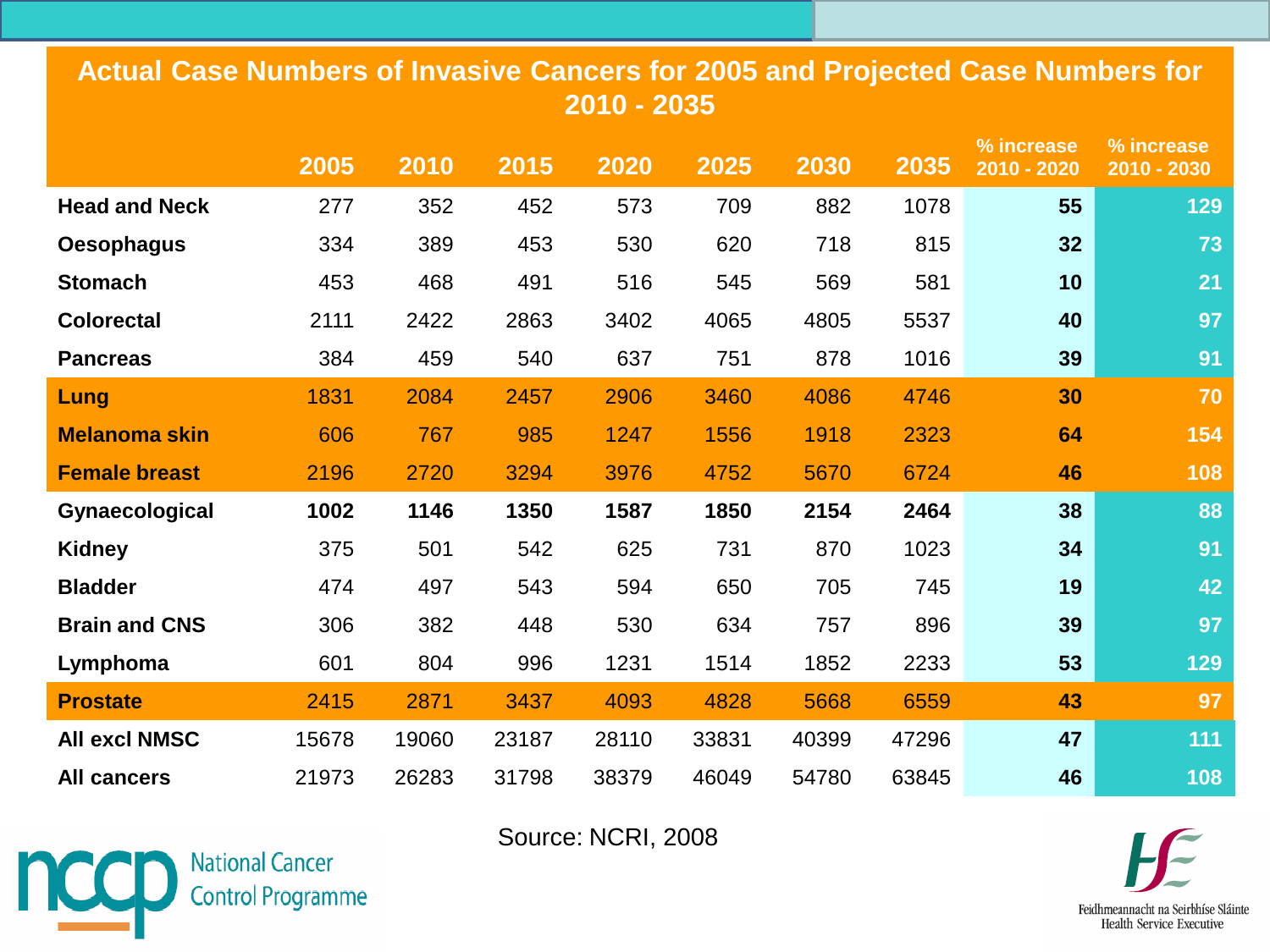# **Electronic Cancer Referral Background**

- The National Cancer Control Programme (NCCP) and Healthlink (National Messaging Broker) commenced a project in late 2008 to deploy online GP cancer referral forms.
- The original project used a suite of web based referral forms, available online through Healthlink Online.
- Over 90% of GPs are computerised and use a GP practice management system



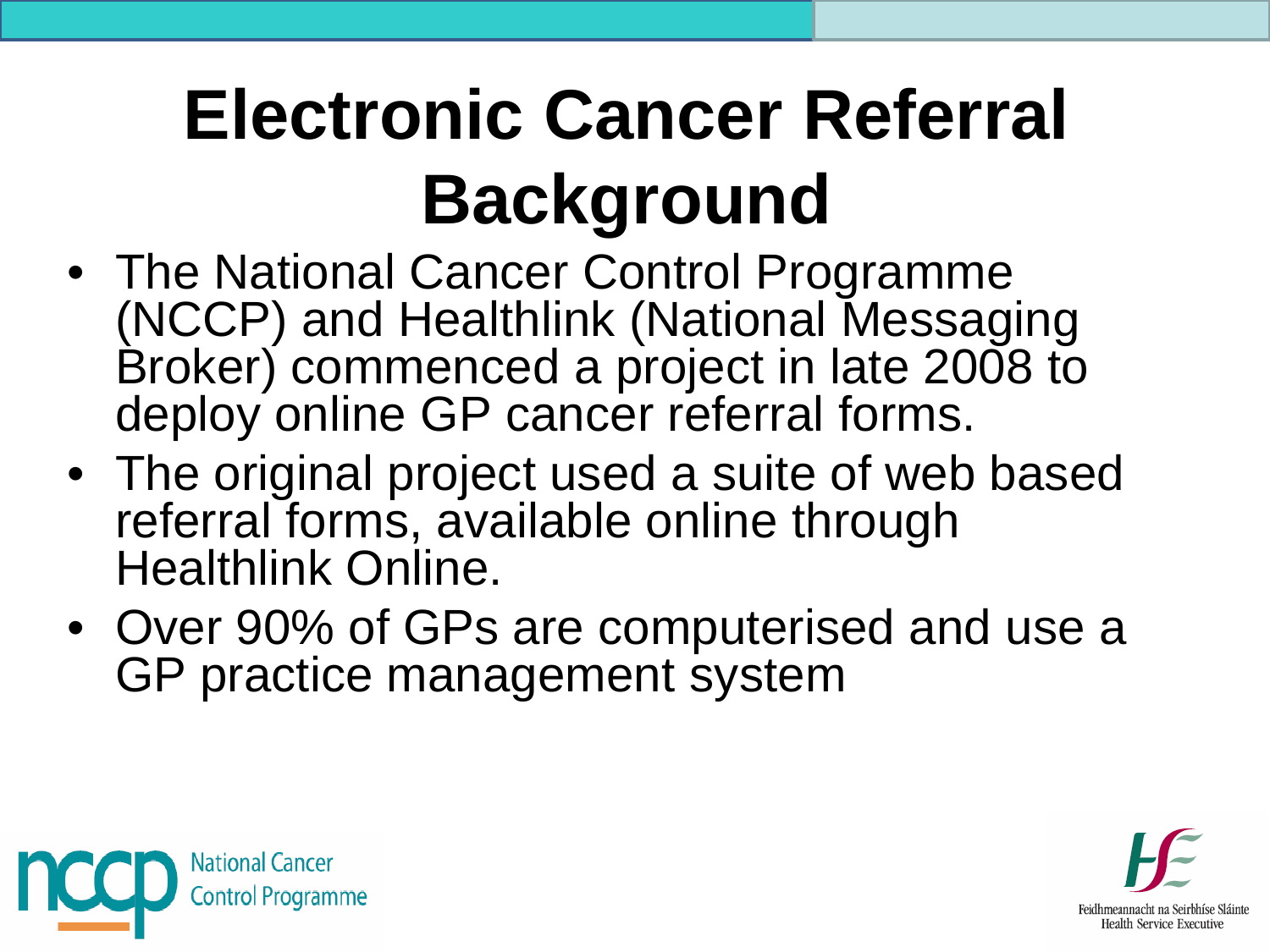## **The National Healthlink Project**

#### Healthlink provides a free national electronic messaging

- •82 Live Hospitals
- •1484 GP Practices
- •3805 GPs



#### **25th April 2016**

> 82 Live Sites > 1484 Practices > 3805 GPs

**Ireland** 

The National Healthlink Project provides a web-based messaging service which allows the secure transmission of clinical patient information between Hospitals. Health Care Agencies and General Practitioners. The project has been in operation since 1995 and has developed considerably since that time to its current status as national messaging broker.

#### **Latest News**

Healthlink have been shortlisted for a 2016 Tech Excellence Award in the IT Professional Team of the Year category.

The national Tech Excellence Awards are Ireland's principal badge of honour in the IT industry. The programme recognises excellence not only in implementing tech solutions but also in the business of marketing and implementing technology for business.

Healthlink are delighted to have been shortlisted and for the recognition of our efforts and achievements.

Winners will be announced on 12th May 2016.

Visit our news page for further updates.



HĒ

*CEurope Awards* 

vards 2013

**Irish Healthcare** Pharmaceutical Awards

**National Cancer Control Programme** 

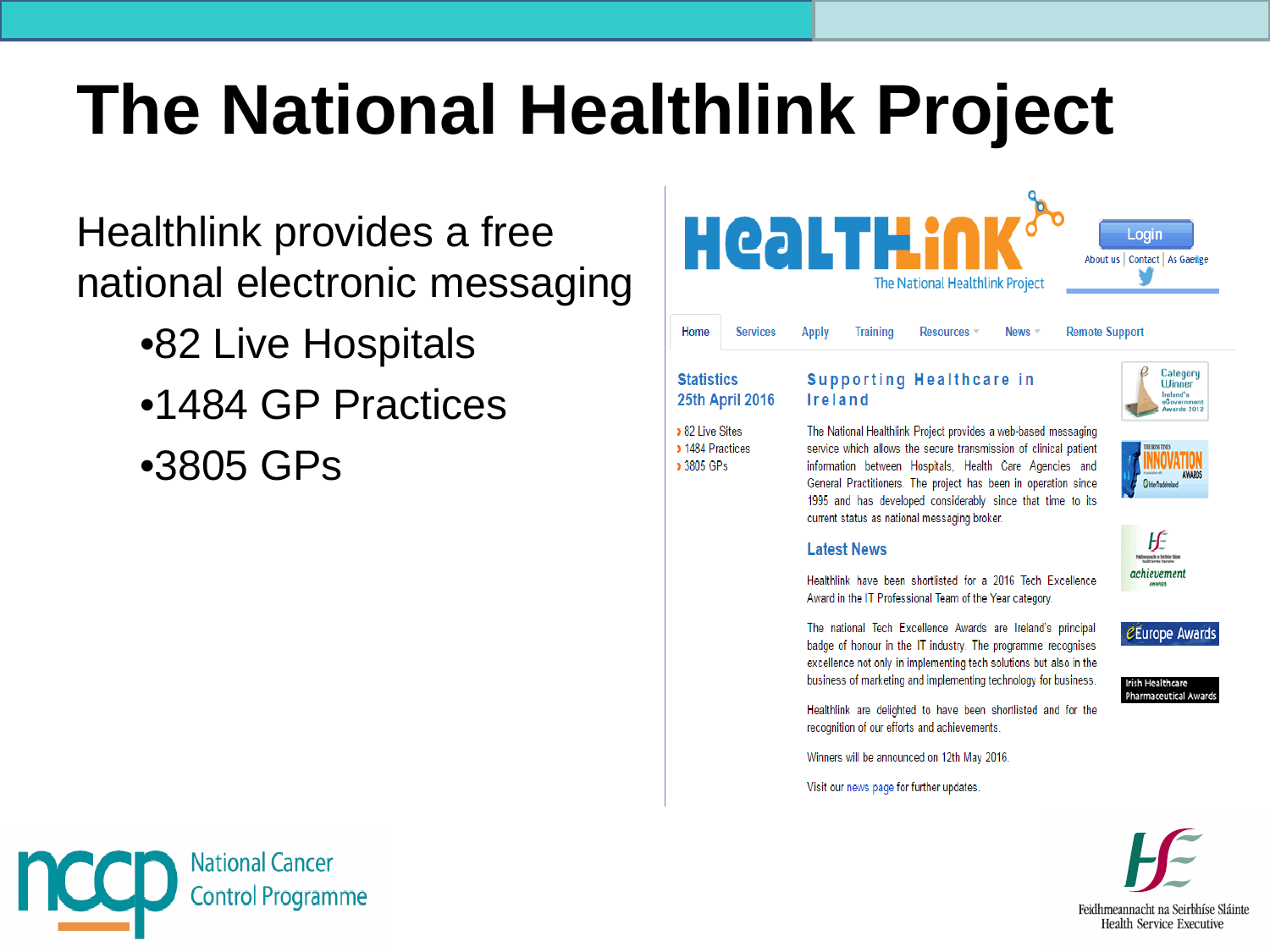# **Project Goals**

Phase One

• An online referral form (Healthlink Online)

Phase Two

• An integrated referral form the accredited GP practice management systems

Phase Three

• Integrated Web Engine

Phase Four

• TeleDermatology/Attachment Project



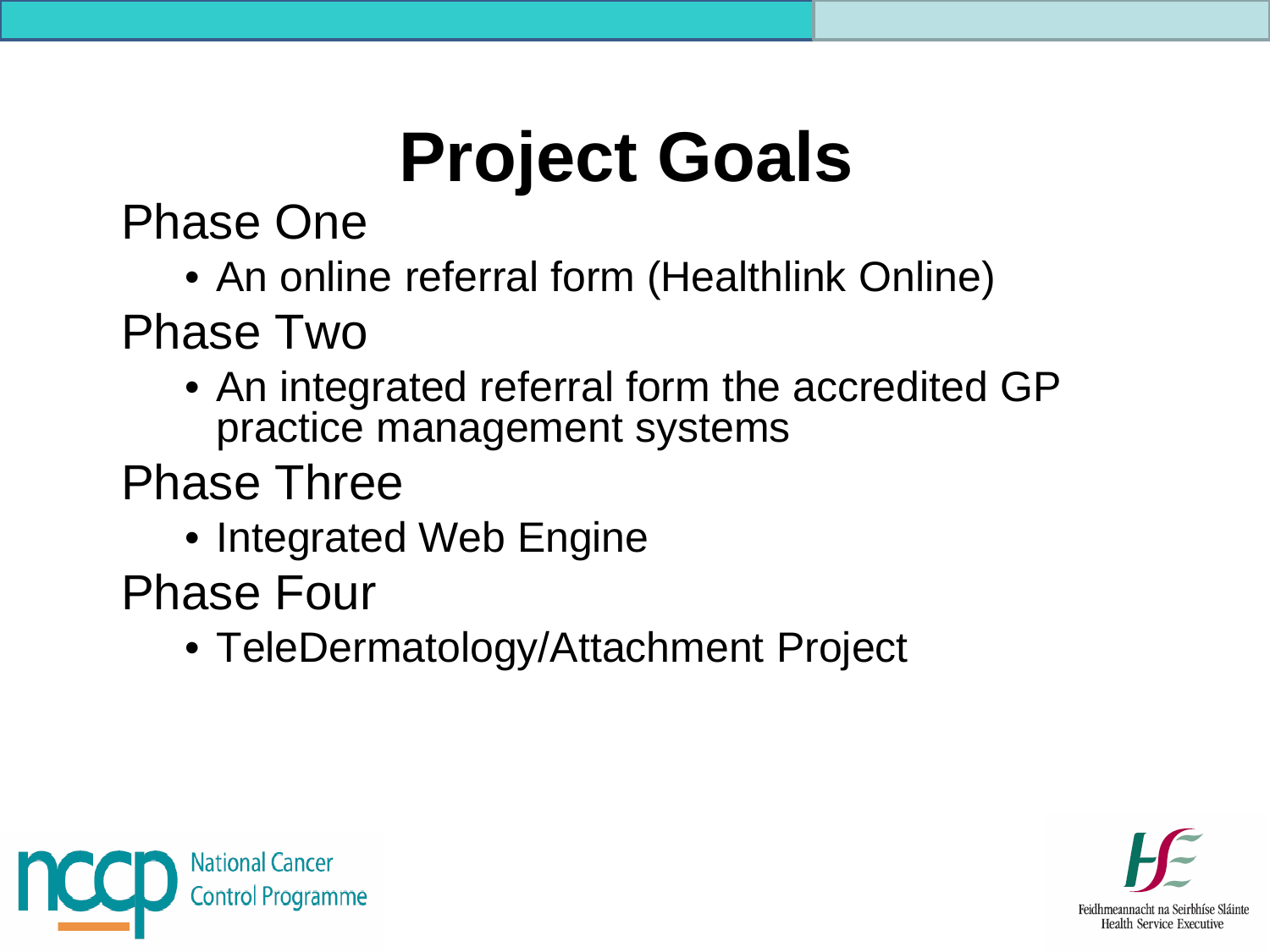| Feidhmeannacht na Seirbhíse Sláinte<br>Health Service Executive | <b>NATIONAL SYMPTOMATIC BREAST CLINIC</b><br><b>REFERRAL FORM</b>                                                                                                                                                                                                                                                                                                                      |                                                      | <b>National Cancer</b> |
|-----------------------------------------------------------------|----------------------------------------------------------------------------------------------------------------------------------------------------------------------------------------------------------------------------------------------------------------------------------------------------------------------------------------------------------------------------------------|------------------------------------------------------|------------------------|
| <b>Patient Name:</b>                                            | <b>Joan Rivers</b>                                                                                                                                                                                                                                                                                                                                                                     | <b>Hospital:</b><br>St. Vincent's University<br>Hosp |                        |
| Date of Birth:<br>Gender:<br><b>Pregnancy Status:</b>           | 01/01/1945 (Age: 65 years)<br>Female<br>Not pregnant                                                                                                                                                                                                                                                                                                                                   |                                                      |                        |
| <b>Referral Priority:*</b>                                      | Urgent - to be seen within 2 weeks<br>×.                                                                                                                                                                                                                                                                                                                                               | <b>Breast Referral Guidelines</b>                    |                        |
| <b>Symptom / Reason for</b><br>Referral:*                       | $\triangledown$ Ulceration<br>$\Box$ Skin distortion<br>Nipple eczema<br>Blood-stained nipple discharge<br>$\Box$ Recent nipple retraction or distortion (< 3 months)<br>Discrete breast or axillary lump (unilateral,<br>distinct, separate mass in patients over 35 years)<br>□ Patients with an acute abscess should be referred<br>immediately to the next available breast clinic | Other Symptom:                                       |                        |
| <b>Symptom Duration:*</b><br><b>Breast Examination:</b>         | Weeks<br>4<br>x<br>Right<br>Left                                                                                                                                                                                                                                                                                                                                                       | Other Examination:                                   |                        |
| <b>Prev Attendance at</b><br><b>Breast Clinic:</b>              | No<br>$\checkmark$                                                                                                                                                                                                                                                                                                                                                                     |                                                      |                        |
| <b>Prev Breast Disease:</b>                                     | $\checkmark$<br>No                                                                                                                                                                                                                                                                                                                                                                     |                                                      |                        |
| <b>Lab Investigation:</b><br>Prev Mammogram:*                   | $No \rightarrow$                                                                                                                                                                                                                                                                                                                                                                       | Other Rad Investigation:                             |                        |

 $\rm e$ 

n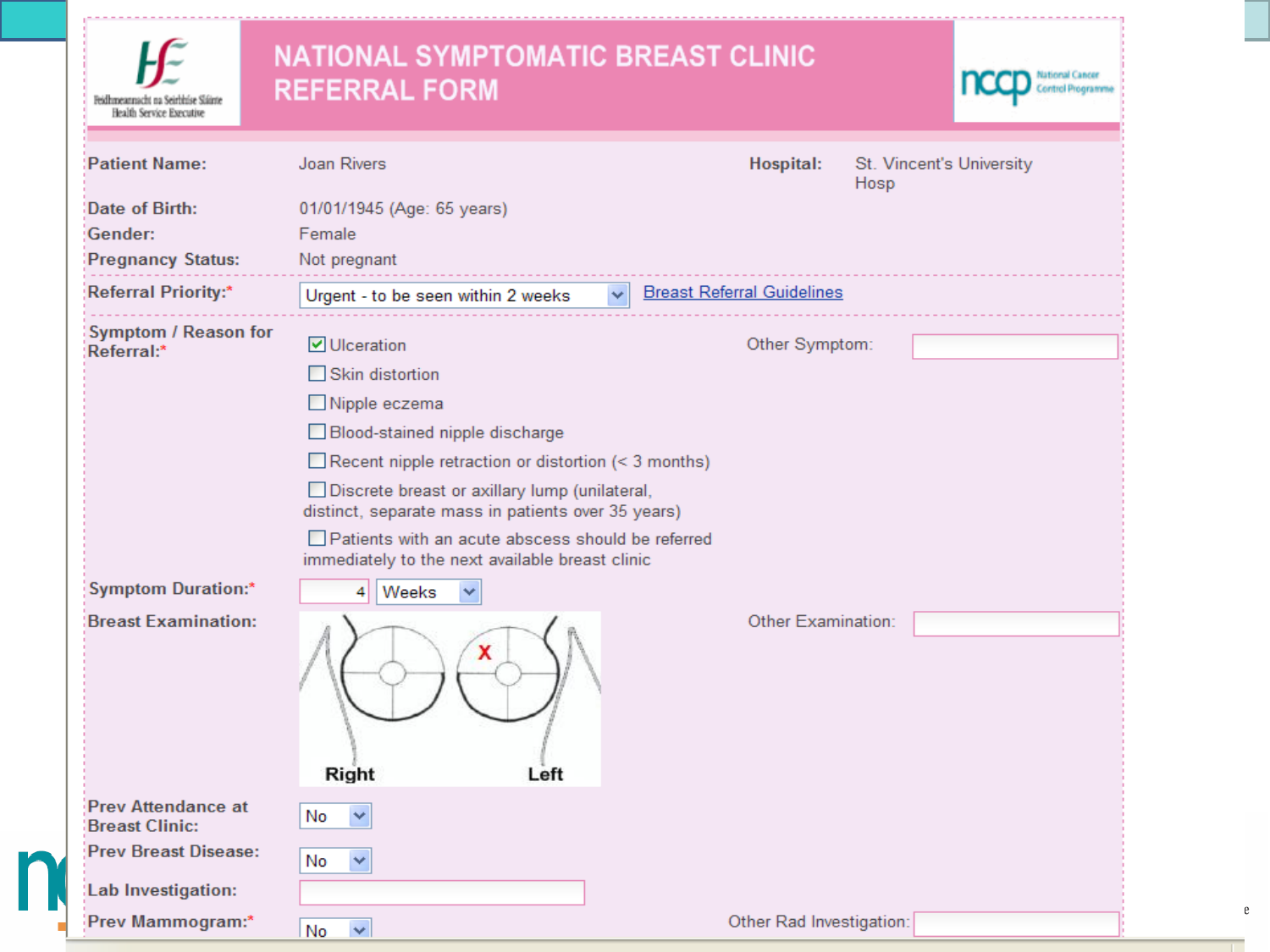NATIONAL SYMPTOMATIC BREAST CLINIC<br>REFERRAL FORM

ЬĒ

**Bolmounach ta Stirlide Siane**<br>Realth Service Becurine



|  | <b>Patient Summary:</b>                                                                                                                                          |                                        | Joan Rivers (01/01/1945 - F), 123 test, D 4                                                                                                                |                                                                             |                                                                                                             |    |  |  |
|--|------------------------------------------------------------------------------------------------------------------------------------------------------------------|----------------------------------------|------------------------------------------------------------------------------------------------------------------------------------------------------------|-----------------------------------------------------------------------------|-------------------------------------------------------------------------------------------------------------|----|--|--|
|  | -------------<br><b>Referral Priority:</b>                                                                                                                       |                                        | Urgent - to be seen within 2 weeks                                                                                                                         |                                                                             |                                                                                                             |    |  |  |
|  | Symptoms:<br><b>Symptom Duration:</b><br><b>Breast Examination:</b>                                                                                              |                                        | Ulceration<br>4 Weeks<br>Right<br>Left                                                                                                                     |                                                                             |                                                                                                             |    |  |  |
|  | <b>Previous Attendance at Specialist</b><br>Clinic:                                                                                                              |                                        | <b>No</b>                                                                                                                                                  |                                                                             |                                                                                                             |    |  |  |
|  | <b>Previous Breast Disease:</b>                                                                                                                                  |                                        | No                                                                                                                                                         |                                                                             |                                                                                                             |    |  |  |
|  | <b>Previous Mammogram:</b><br><b>Social History:</b><br><b>Current Medication:</b><br><b>Comments / Reason for Referral:</b><br>                                 |                                        | No                                                                                                                                                         |                                                                             |                                                                                                             |    |  |  |
|  |                                                                                                                                                                  |                                        | Physical mobility impairment: Yes<br>Smoker: Yes<br>Number of Cigarettes per day: 20<br>Years Smoking: 40<br>Drinker: Yes<br>Units of Alcohol per week: 14 |                                                                             |                                                                                                             |    |  |  |
|  |                                                                                                                                                                  |                                        | Anticoagulant Use: No                                                                                                                                      |                                                                             |                                                                                                             |    |  |  |
|  |                                                                                                                                                                  |                                        | Please see patient urgently<br>---------------<br>------------------                                                                                       |                                                                             |                                                                                                             |    |  |  |
|  |                                                                                                                                                                  | <b>Patient Demographics</b>            |                                                                                                                                                            |                                                                             | <b>General Practitioner Details</b>                                                                         |    |  |  |
|  | <b>Patient Name:</b><br>Joan Rivers<br>Date of Birth:<br>Gender:<br>Female<br><b>Pregnancy Status:</b><br>Not pregnant<br>123 test<br>Address:<br>D <sub>4</sub> |                                        | 01/01/1945 (Age: 65 years)                                                                                                                                 | Hospital:<br>GP:<br><b>Medical Council No:</b><br><b>Address:</b>           | St. Vincent's University Hosp<br>Test, PMS<br>12121<br><b>PMS Test Practice</b><br>58 Eccles St<br>Dublin 7 |    |  |  |
|  |                                                                                                                                                                  |                                        |                                                                                                                                                            |                                                                             |                                                                                                             |    |  |  |
|  | Phone:<br><b>First Language:</b><br><b>Interpreter Required:</b><br><b>Public/Private Patient:</b>                                                               | 0101010101<br>English<br>No<br>Unknown |                                                                                                                                                            | Phone:<br><b>Phone (Emergency):</b><br><b>Referral Sent:</b><br>Message ID: | (01) 8825606<br>234234<br>15/11/2010 16:46<br>REF2010111516465312121                                        | a  |  |  |
|  | <b>HIS Patient ID:</b>                                                                                                                                           | Unknown                                |                                                                                                                                                            |                                                                             |                                                                                                             | al |  |  |

 $H$ nnacht na Seirbhíse Sláinte th Service Executive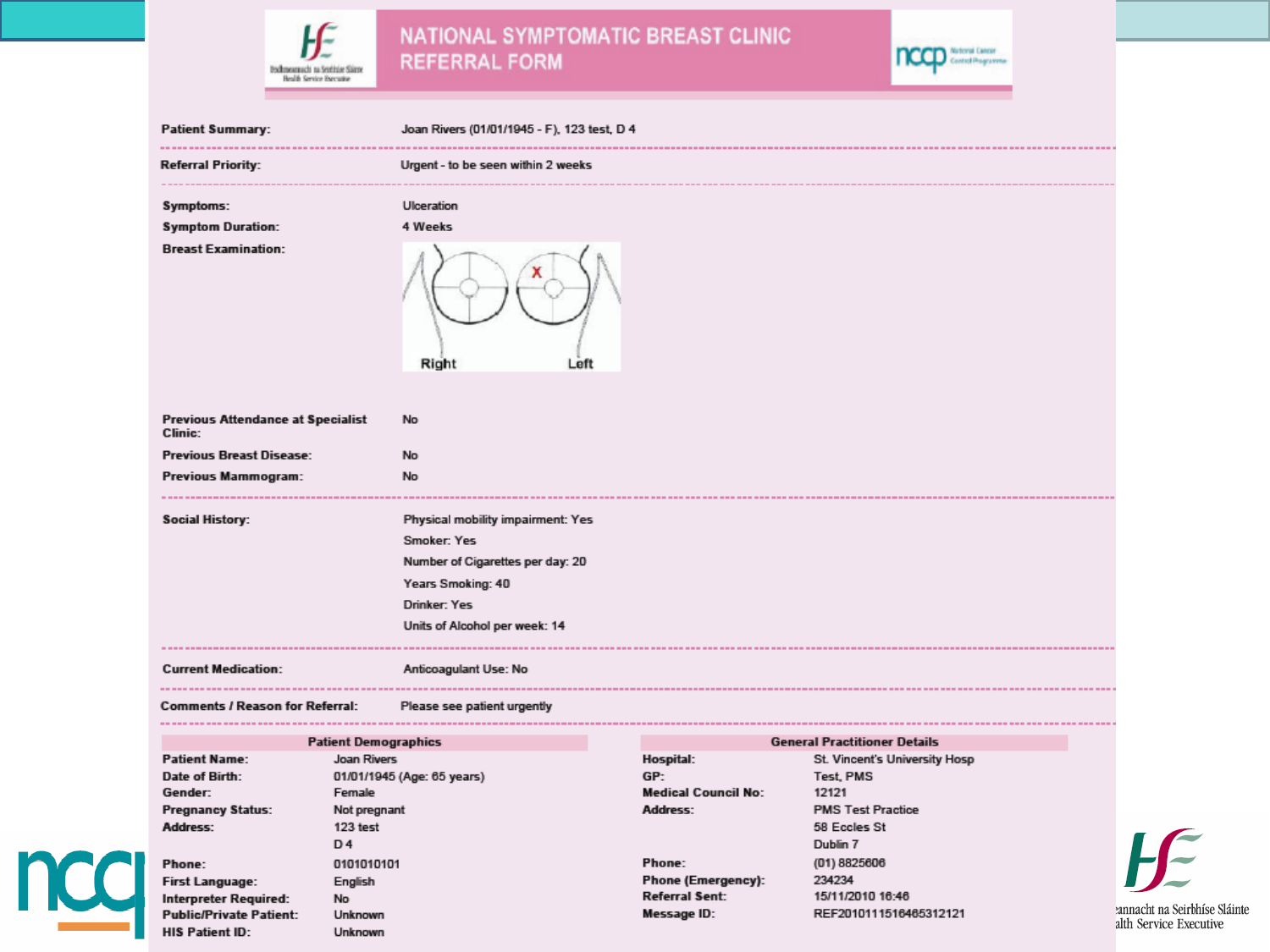#### Welcome: Arnie Hill

| Feidhmeannacht na Seirbhíse Sláinte<br>Health Service Executive                                                              | <b>SYMPTOMATIC BREAST CLINIC</b><br><b>RESPONSE FORM</b>                                                                                                                                                        |  |
|------------------------------------------------------------------------------------------------------------------------------|-----------------------------------------------------------------------------------------------------------------------------------------------------------------------------------------------------------------|--|
| <b>Patient Name:</b><br>Date of Birth:<br>Gender:<br><b>Pregnancy Status:</b><br>Arrange OPD:*<br>Clinic:*<br>Date:<br>Time: | Joleen Bloggs<br>01/01/1976 (Age: 34 years)<br>Female<br>Not pregnant<br>Yes $\vee$<br>Urgent Referral (To be seen within 2 weeks)<br>$\checkmark$<br><b>ELE</b> (DD/MM/YYYY)<br>24/11/2010<br>(HH:MM)<br>09:00 |  |
| Other comments:<br>$Next$ $>>$                                                                                               | Patient will be seen urgently.                                                                                                                                                                                  |  |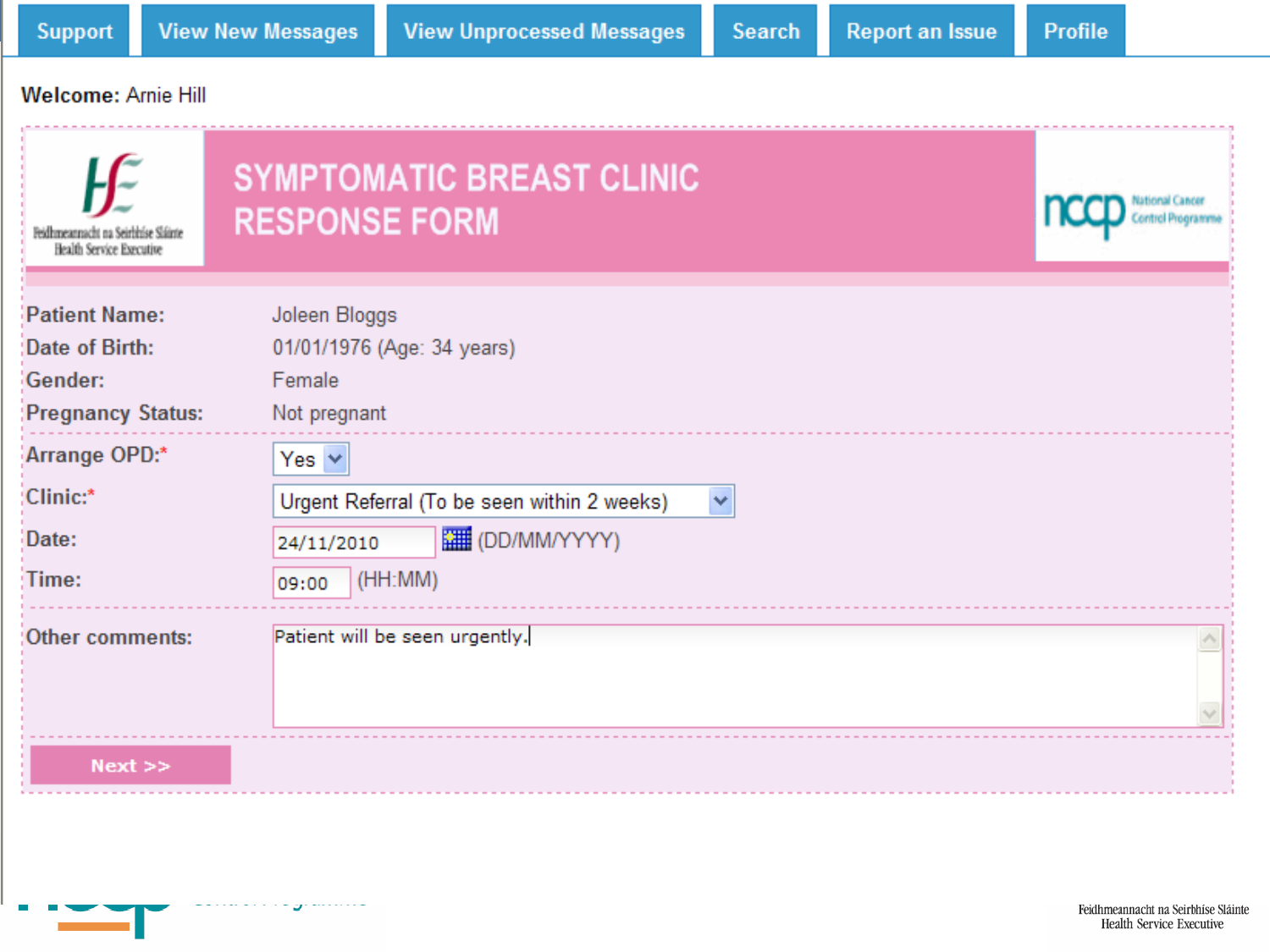## **Resources**

- The NCCP have spent approximately €250,000. This covered the cost of the electronic general referral message, which is a national priority.
- The NCCP have invested a large amount of time and resources into making this project a success.



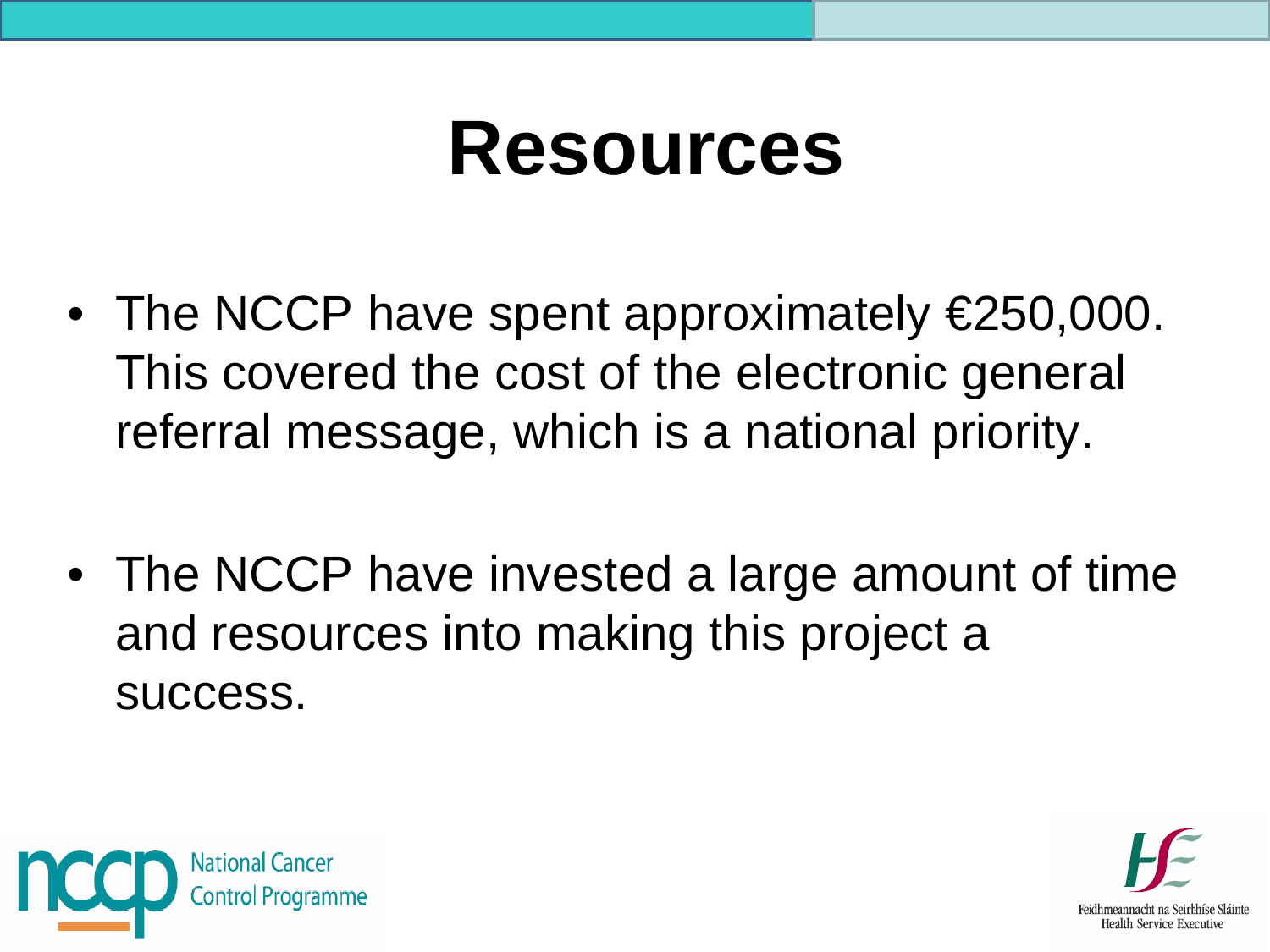# **Benefits**

- Streamline the cancer referral process
- Rapid access for patients who are being referred with a suspected cancer
- Provide automatic confirmation of receipt of GP referral
- The GP often completes the electronic cancer referral with the help of the patient
- Reduces stress for patients as it provides reassurance that the referral has been received by the cancer teams
- Provision of direct access for GPs to the cancer centres
- Introduces a greater degree of safety into the referral process
- Reduced costs for GP and HSE
- Reduced DNA (Do Not Attend) Rate with electronic referrals of approximately 3% versus posted/faxed referrals of 11%



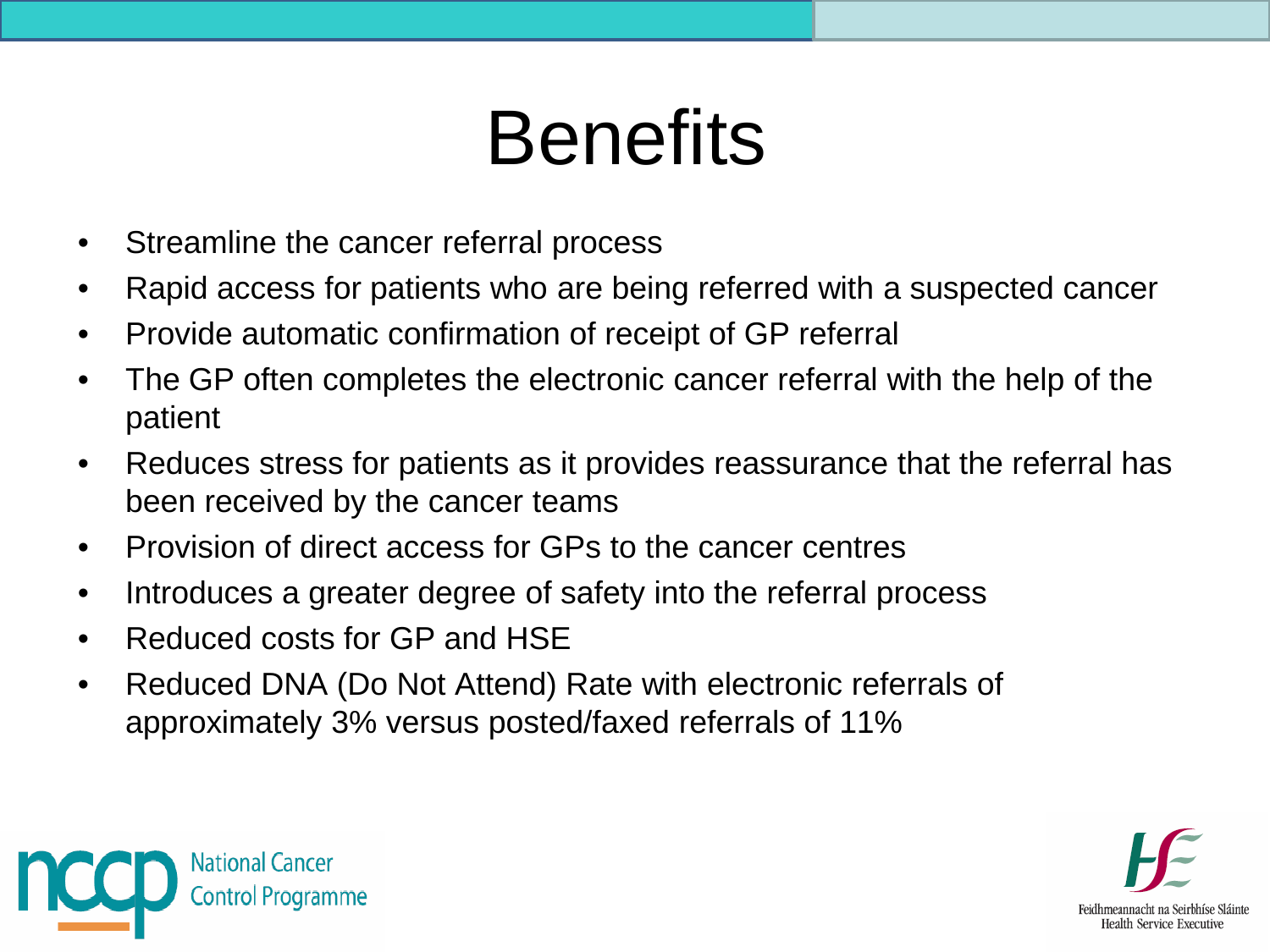# Overcoming Obstacles

- Pre go live project meeting takes place with representatives from the following:
	- Hospital CEO/Corporate Function
	- Lead Clinician
	- Administration Function
	- Nurse Specialist
	- Healthlink Representative
	- NCCP Project Manager and Project Sponsor
- Service Level Agreements are signed
- Responsibility for opening and responding to the electronic referrals are agreed.



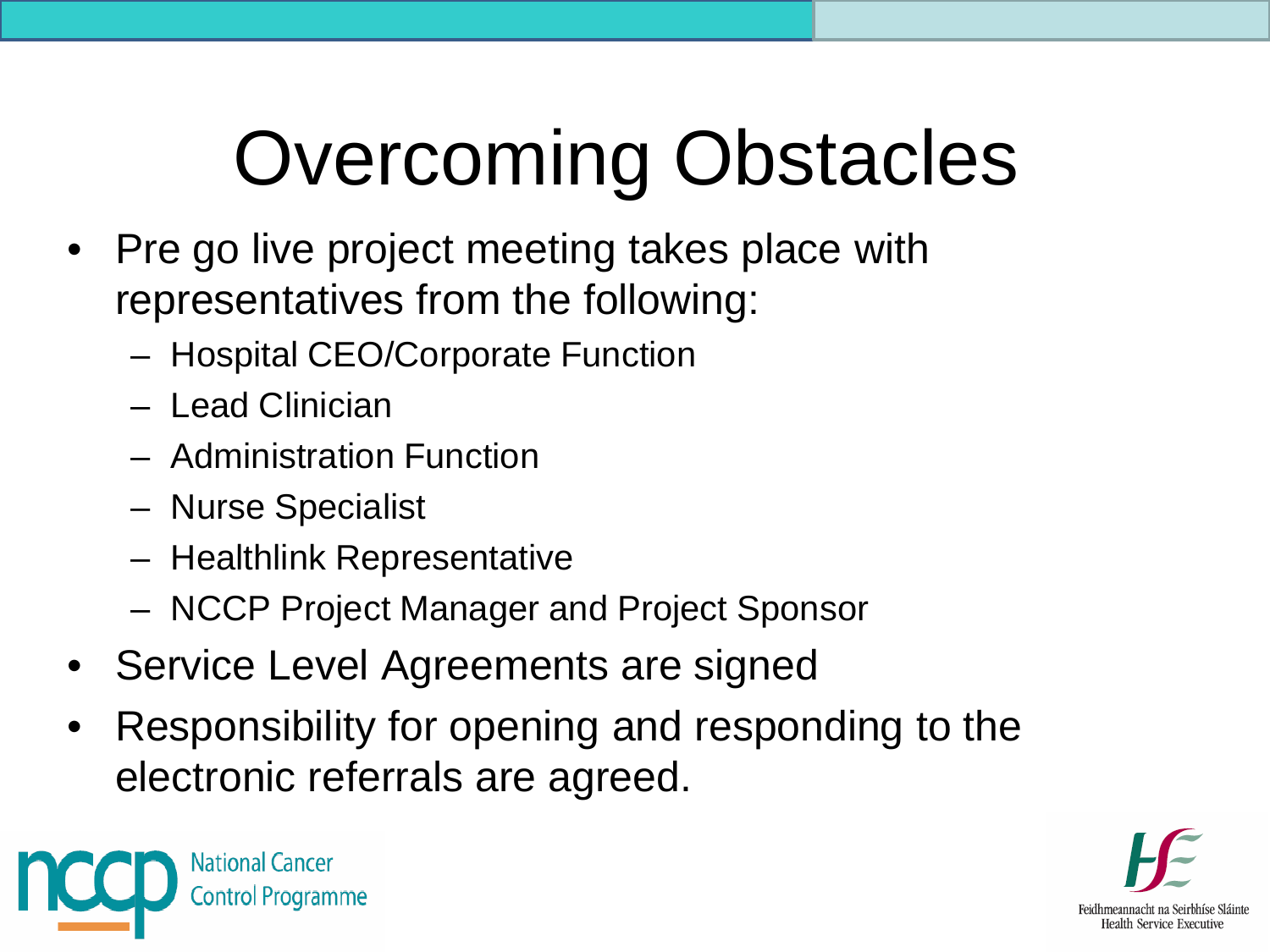## **Risk / Issue Management**

- Resources Testing & Clinical Audit
- Lack of centralised cancer referral offices
- Difficulty in providing communication updates
- GP Vendor Engagement
- GP Issues
	- Behavioral change
	- Non computerised GP's
	- Non accredited systems



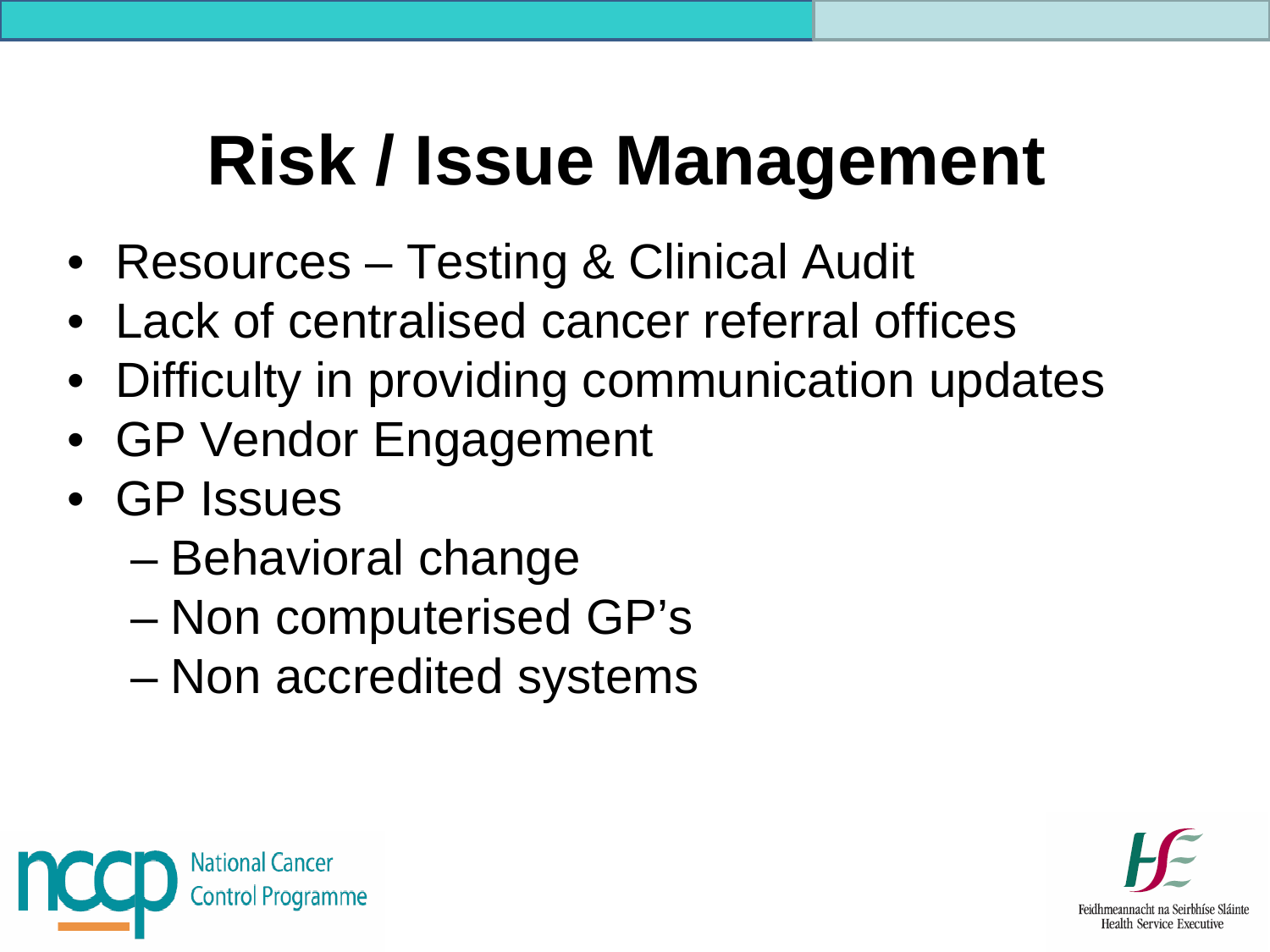# **Key Success Factors**

- Corporate, Medical Records, Risk and Legal & IT Department Support essential
- Identify key personnel to receive electronic GP referrals
- Agree and Sign a Service Level Agreement (SLA),
- Ongoing audit of internal process to ensure prompt response and communication with GP's
- Agreement from local GPs to use the system
- Approval and agreement from the Irish College of General Practitioners



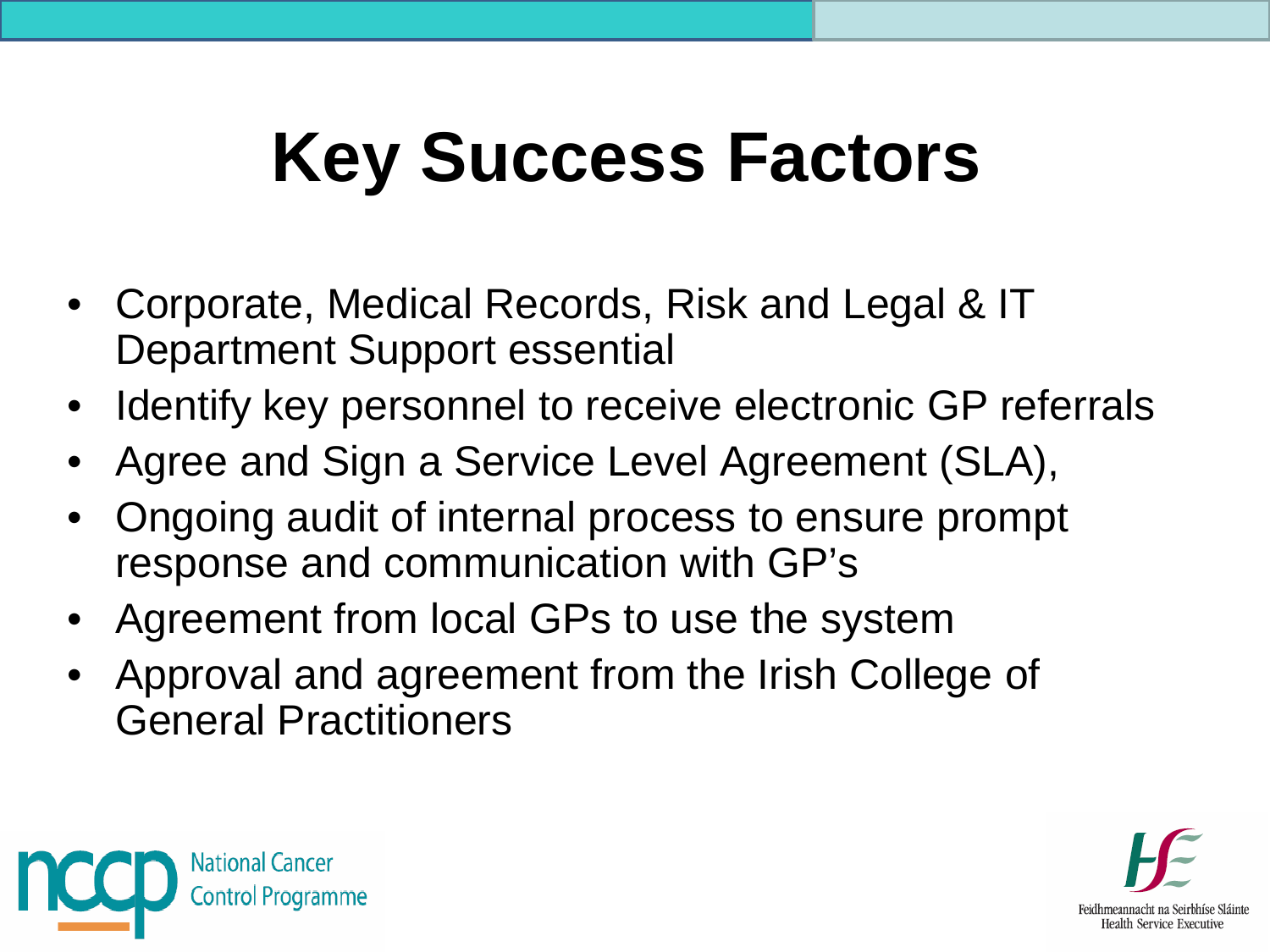#### eReferrals for Cancer Services Statistics



Feidhmeannacht na Seirbhíse Sláinte **Health Service Executive** 

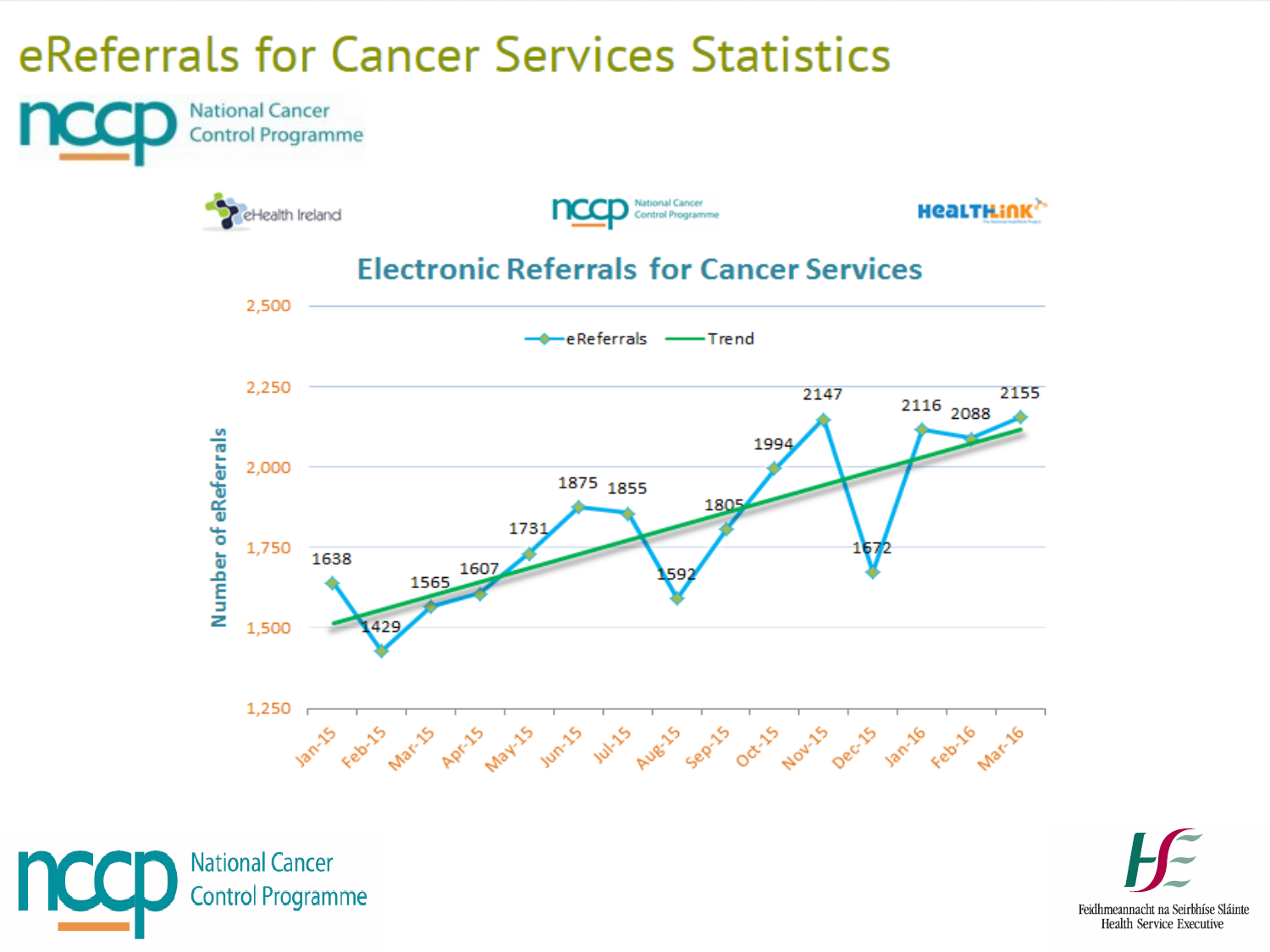## **Acknowledgements**

- Dr. M Laffoy, NCCP
- Dr. Regina Codd, NCCP
- M. Lalor, G Garvan, The National Healthlink Project
- Dr. B O'Mahony, GPIT Group
- V. Jordan, Office of the Chief Information Officer, HSE





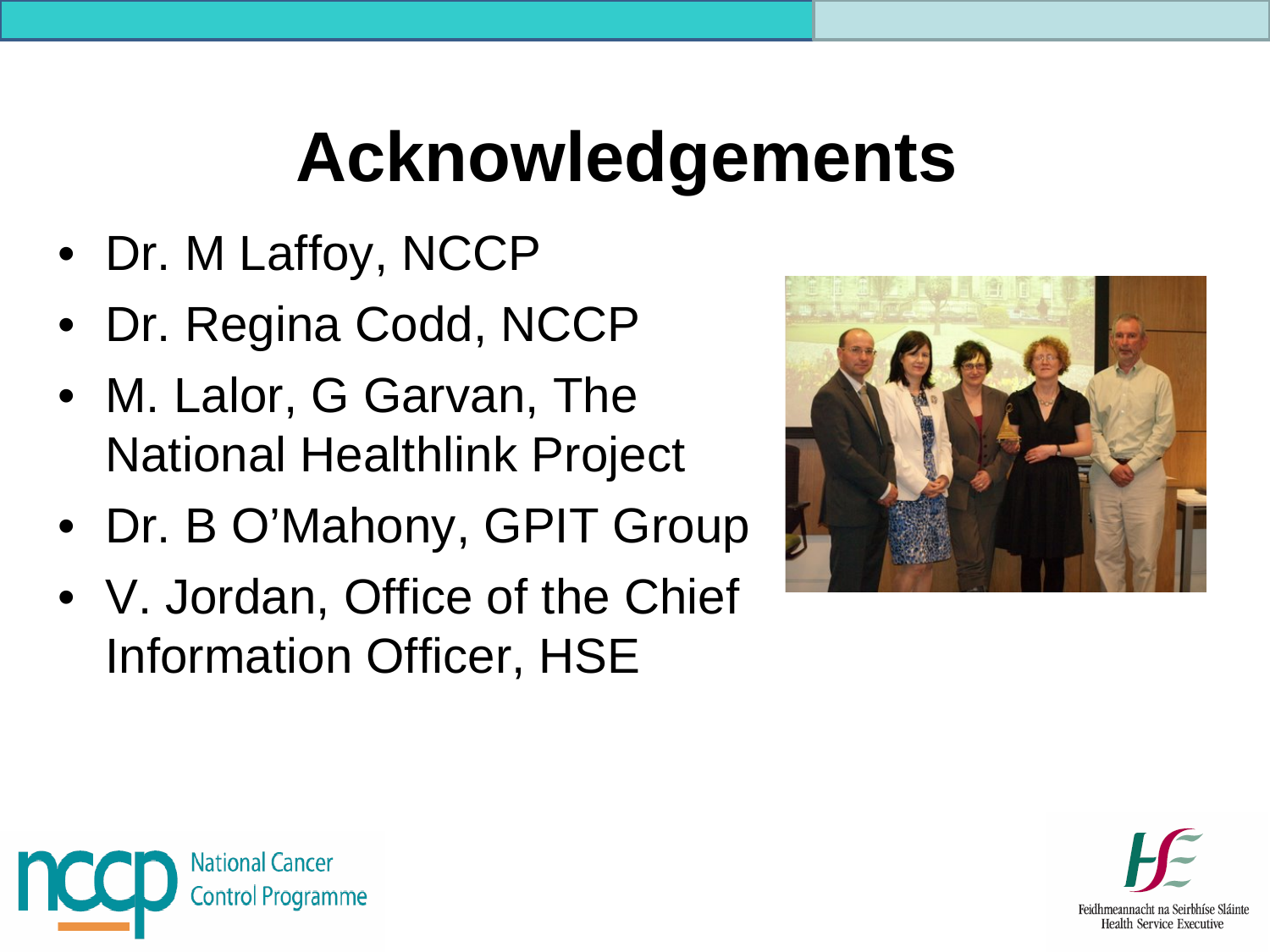I would like to dedicate this presentation to the late Mrs. Orla Doogue Watters, Systems Analyst, The National Healthlink Project RIP aged 37 2015